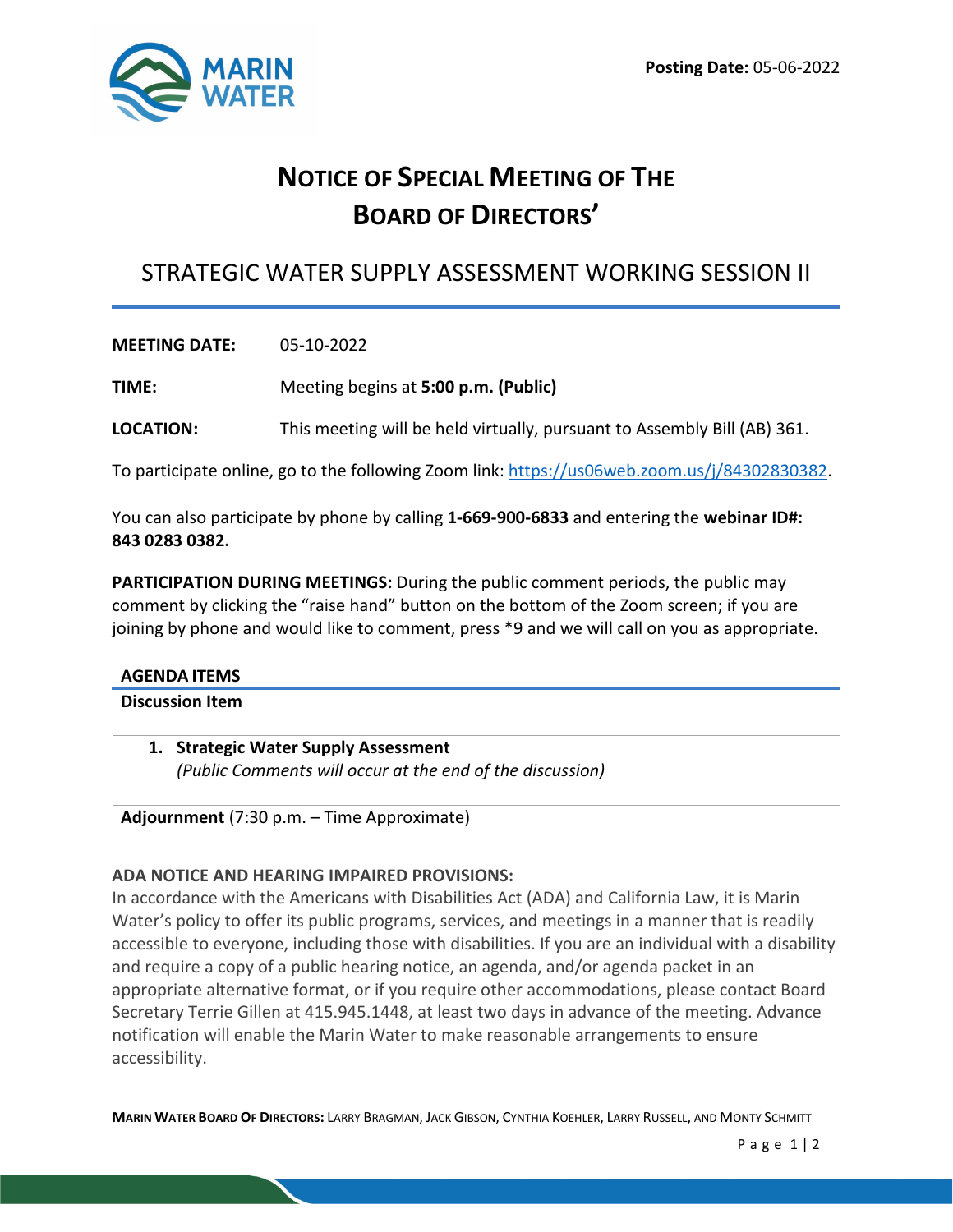INFORMATION AGENDAS ARE AVAILABLE FOR REVIEW AT THE CIVIC CENTER LIBRARY, CORTE MADERA LIBRARY, FAIRFAX LIBRARY, MILL VALLEY LIBRARY, MARIN WATER OFFICE, AND ON THE MARIN WATER WEBSITE (MARINWATER.ORG)

### **FUTURE BOARD MEETINGS:**

- Tuesday, May 17, 2022 Board of Directors' Regular Bi-Monthly Meeting 6:30 p.m.\*
- Wednesday, May 18, 2022 Communications & Water Efficiency Committee/Board of Directors (Communications & Water Efficiency) Meeting 9:30 a.m.
- Friday, May 20, 2022 Operations Committee/Board of Directors (Operations) Meeting 9:30 a.m.

rathe tensor Board Secretary

\*There will be a closed session at the beginning of the open meeting. The open meeting will reconvene at 7:30 p.m.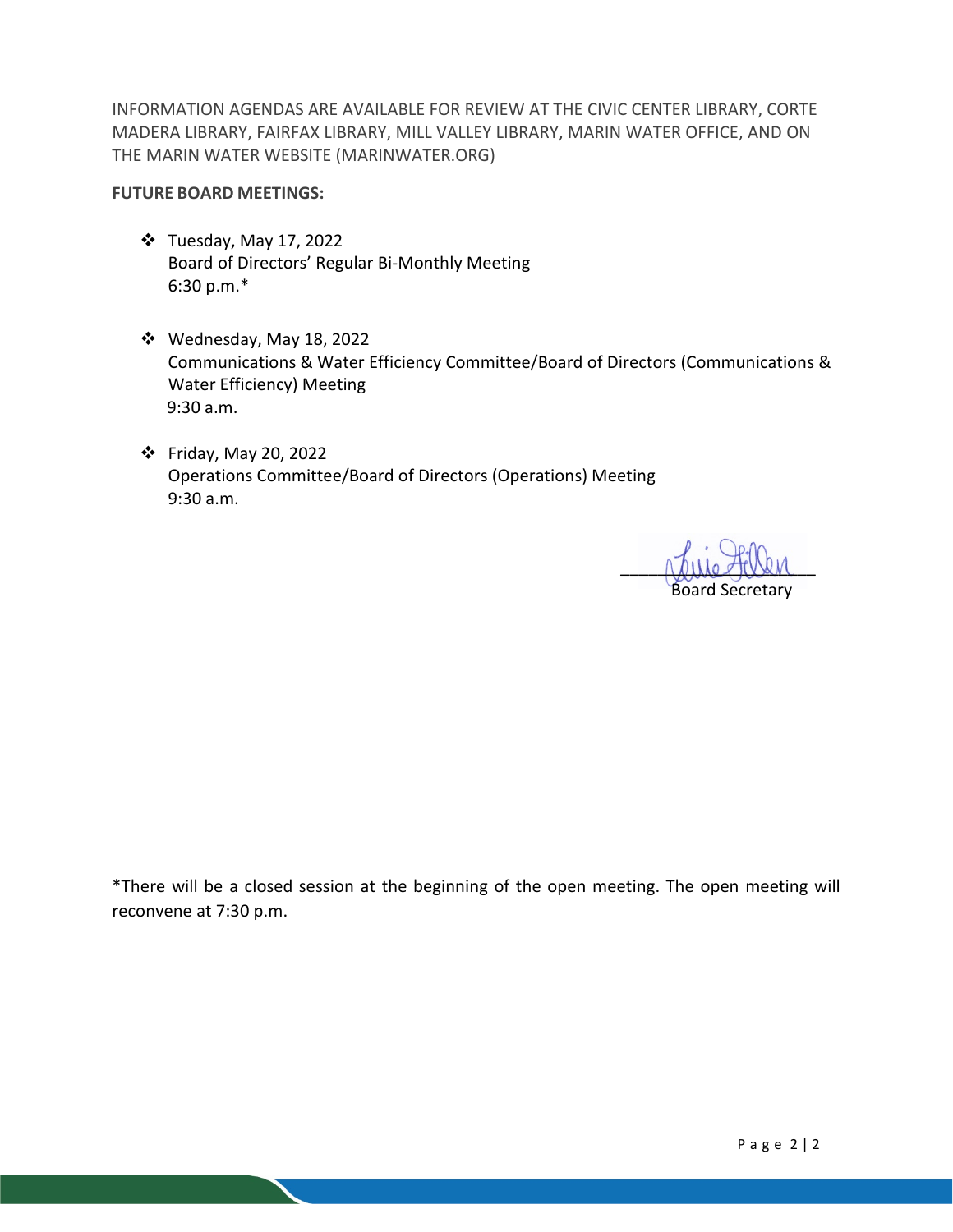

**Item Number:** 01 **Meeting Date:** 05-10-2022 **Meeting:** Board of Directors

# Informational Item

**TO:** Board of Directors

**FROM:** Paul Sellier, Water Resources Director

**THROUGH:** Ben Horenstein, General Manager  $\mathcal{H}$ 

**DIVISION NAME:** Operations

**ITEM:** Strategic Water Supply Assessment – Board Working Session II

### **SUMMARY**

In September 2021, the District faced historically low reservoir levels as result of a severe twoyear drought. In response to this drought, the District pursued developing the Emergency Intertie Project under a CEQA Statutory Emergency Exemption. Water storage levels have greatly improved since then, allowing the District to pursue a full environmental analysis of the proposed intertie project under CEQA and to perform a comparative analysis on water supply resiliency solutions. The Strategic Water Supply Assessment will build upon extensive previous planning efforts to evaluate supplemental water supply options that will address the impacts from hydrologic extremes such as droughts, with the result of this effort being a roadmap for implementation. During the meeting, the project team will provide the board a presentation on historic, present, and projected demand, including an in depth review of demand management.

# **DISCUSSION**

The Strategic Water Supply Assessment will be additive to past planning efforts and is designed to update and integrate previous water supply planning efforts to comprehensively assess water supply resiliency in areas such as demand management, local storage, recycled water, and desalination. The Assessment will also seek to fill in gaps on water supply alternatives.

Demand management is an essential component of any water supply portfolio. Demand management measures seek to reduce water use through leveraging new technologies, establishing a culture of water efficiency and targeting the areas with the highest water savings potential. Understanding the characteristics of the District's water users will provide insights into the potential for associated water savings. The team will review overall demands on the water system before identifying and focusing on the various sectors or classifications of water users. The team will categorize demand into groups of water users, such as commercial and industrial, residential and irrigation only accounts, including system losses. Through this process it will become clear that the residential sector dominates the overall water use for the District and accordingly water use by residential customers will be a key area of focus. The team will